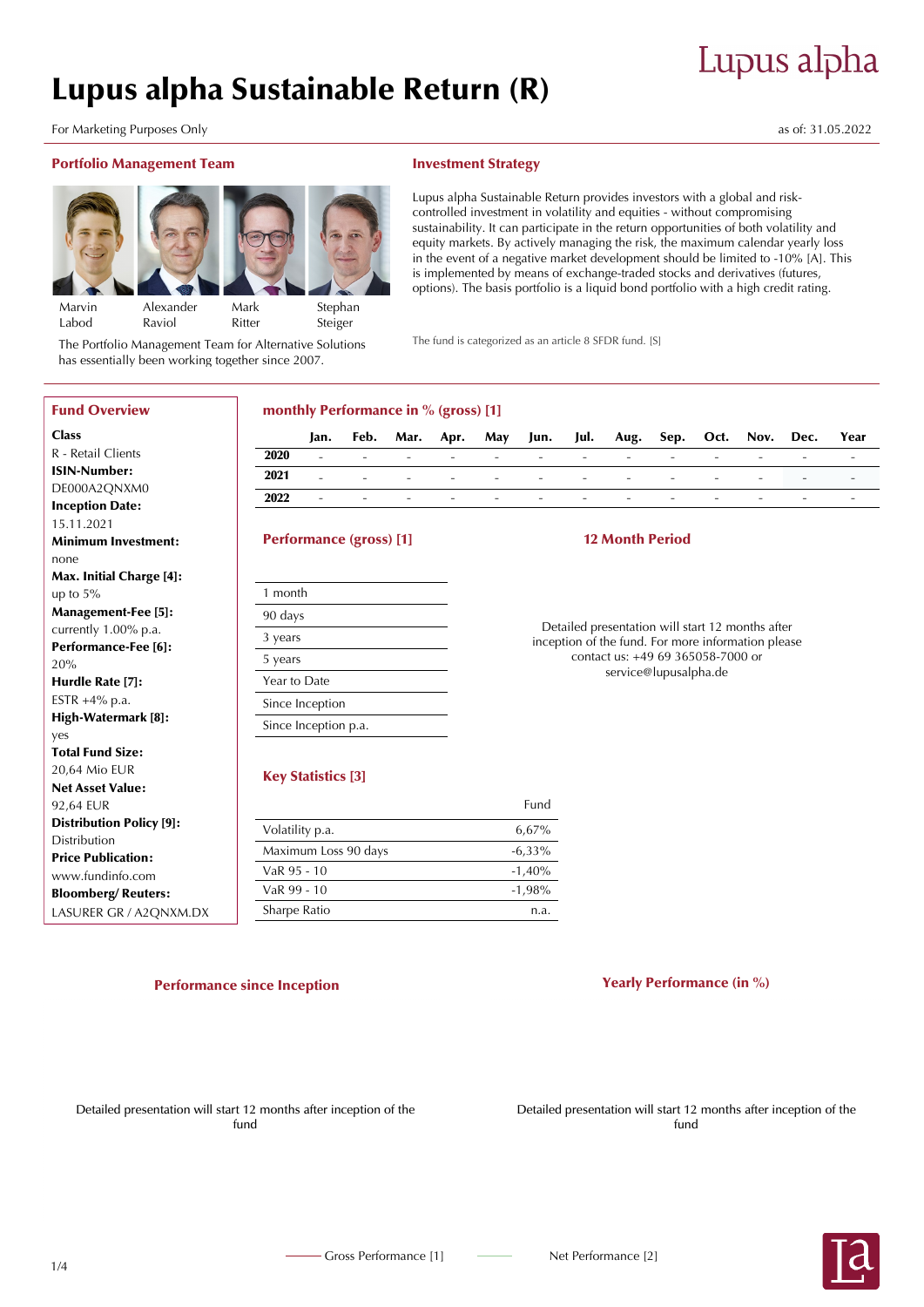# Lupus alpha Sustainable Return (R)

For Marketing Purposes Only and the United States of: 31.05.2022 as of: 31.05.2022

# ESG Approach:

The Lupus alpha Sustainable Return enables investors to profit from changes in global volatility and stock markets - without compromising sustainability. Responsible investing is an essential part of sustainable finance. Being a manager with fiduciary duty to our clients, we support this matter by limiting our investment activities to companies that pay due consideration to environmental, social and governance (ESG) criteria. Issuers that do not meet our pre-determined sustainability requirements [S1] are excluded by extensive negative screening. The selection and weighting of individual stocks follows a best-in-class approach. This means that companies with good ESG scores will in general be overweighted in the portfolio relative to companies with weaker ratings. In addition, voting rights based on portfolio company stocks will be actively used on general meetings. For doing so, we either rely on a specialized inhouse process, or hire external service providers.

Average ESG Score [S2]:

# MSCI ESG-Rating:

Lupus alpha



## CO² intensity in comparison [S3]:

(CO²e t / m USD turnover)



# **The fund is not invested in companies that exceed the following revenue thresholds:**

| Ĩŏ                   | Production and distribution of cluster<br>ammunition, anti-personnel mines and<br>controversial weapons | $0\%$ |            | Power generation from thermal coal                               | 10%   |  |
|----------------------|---------------------------------------------------------------------------------------------------------|-------|------------|------------------------------------------------------------------|-------|--|
|                      | Production and distribution of military<br>goods                                                        | 10%   | <b>WIR</b> | Mining of thermal coal                                           | $0\%$ |  |
| $\bullet$<br>$\circ$ | Production and distribution of nuclear<br>power                                                         | 10%   |            | Mining, exploration and services for oil<br>sands and oil shales | $0\%$ |  |
|                      | Products and services for the nuclear<br>industry                                                       | 10%   |            | Production of tobacco                                            | 0%    |  |

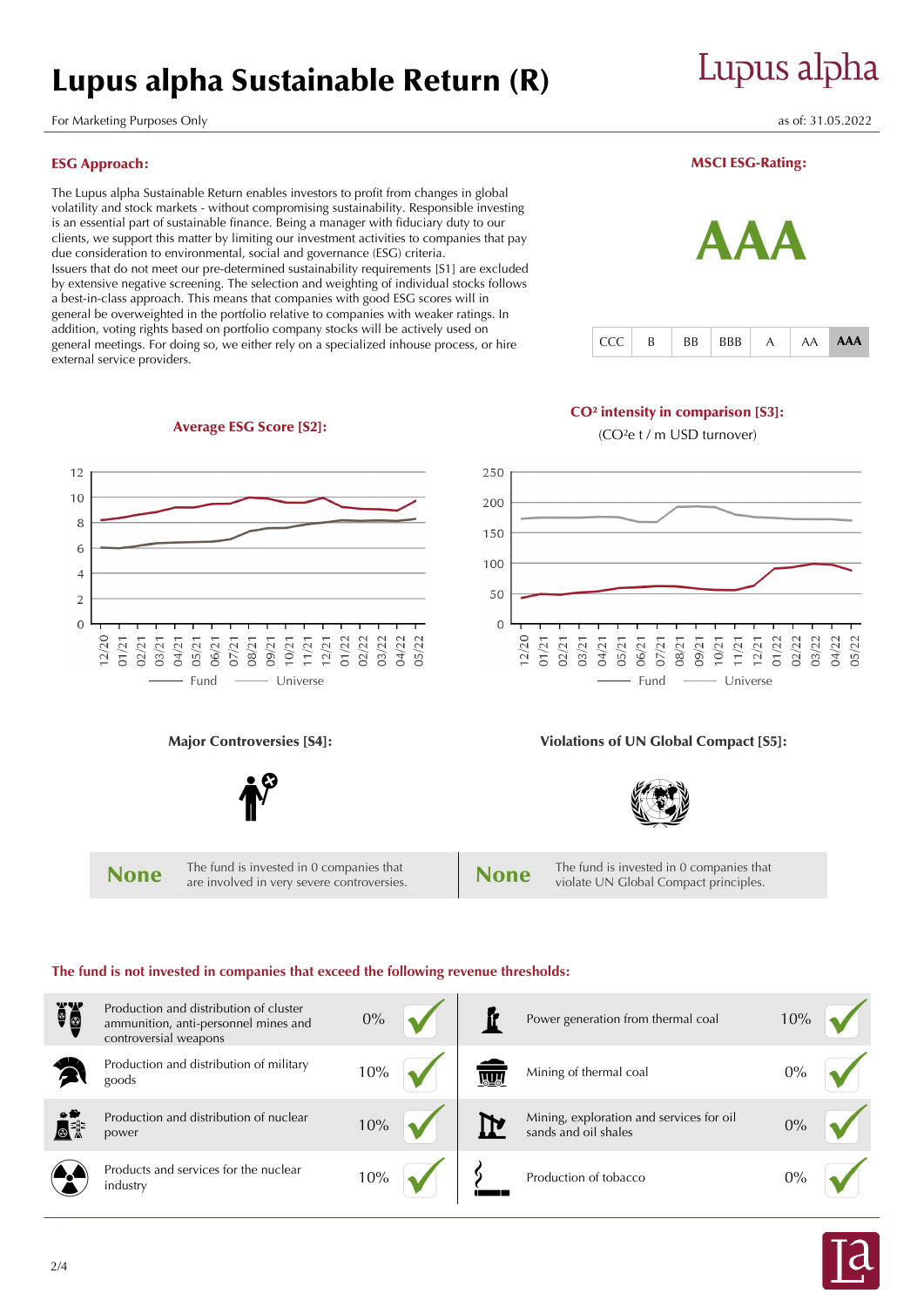# Lupus alpha Sustainable Return (R)

For Marketing Purposes Only as of: 31.05.2022

# Equity Exposure



| <b>Issuer</b>                           | Rating [10] | Coupon | <b>Maturity</b> | $%$ Fund |
|-----------------------------------------|-------------|--------|-----------------|----------|
| <b>BPCE SFH SA</b>                      | AAA         | 2.38%  | 29.11.2023      | 2.98%    |
| Toronto-Dominion Bank/The               | AAA/Aaa     | 0.25%  | 26.03.2024      | 2.87%    |
| Caisse de Refinancement de l'Habitat SA | AAA         | 2.40%  | 17.01.2025      | 2.50%    |
| Muenchener Hypothekenbank eG            | AAA         | 0.25%  | 13.12.2023      | 2.40%    |
| Sparebanken Vest Boligkreditt AS        | AAA         | 0.38%  | 14.02.2024      | 2.40%    |
| Berlin Hyp AG                           | AAA         | 0.63%  | 22.10.2025      | $2.37\%$ |



Risk / Return Indicator

\*

In addition to the general risks detailed in the Sales Prospectus, the volatility risk on international markets trading in options and futures on stock indices is of special importance.

The Lupus alpha Sustainable Return R is classified in category 4 as its unit price tends to fluctuate moderately which means that both the risks of loss and the profit oppportunities may be correspondingly moderate.

For detailed information on opportunities and risks, please refer to the current Sales Prospectus.

The presentation shows the Synthetic Risk and Reward Indicator ("SRRI") of the Fund's Key Investor Information Document ("KIID") and does not include all possible risks. Funds are subject to market-related price fluctuations which may result in losses up to the total loss of the invested capital. For additional risks and detailed information on the risk and return indicator, please refer to<br>the current Key Inv

Top Holdings

# Lupus alpha